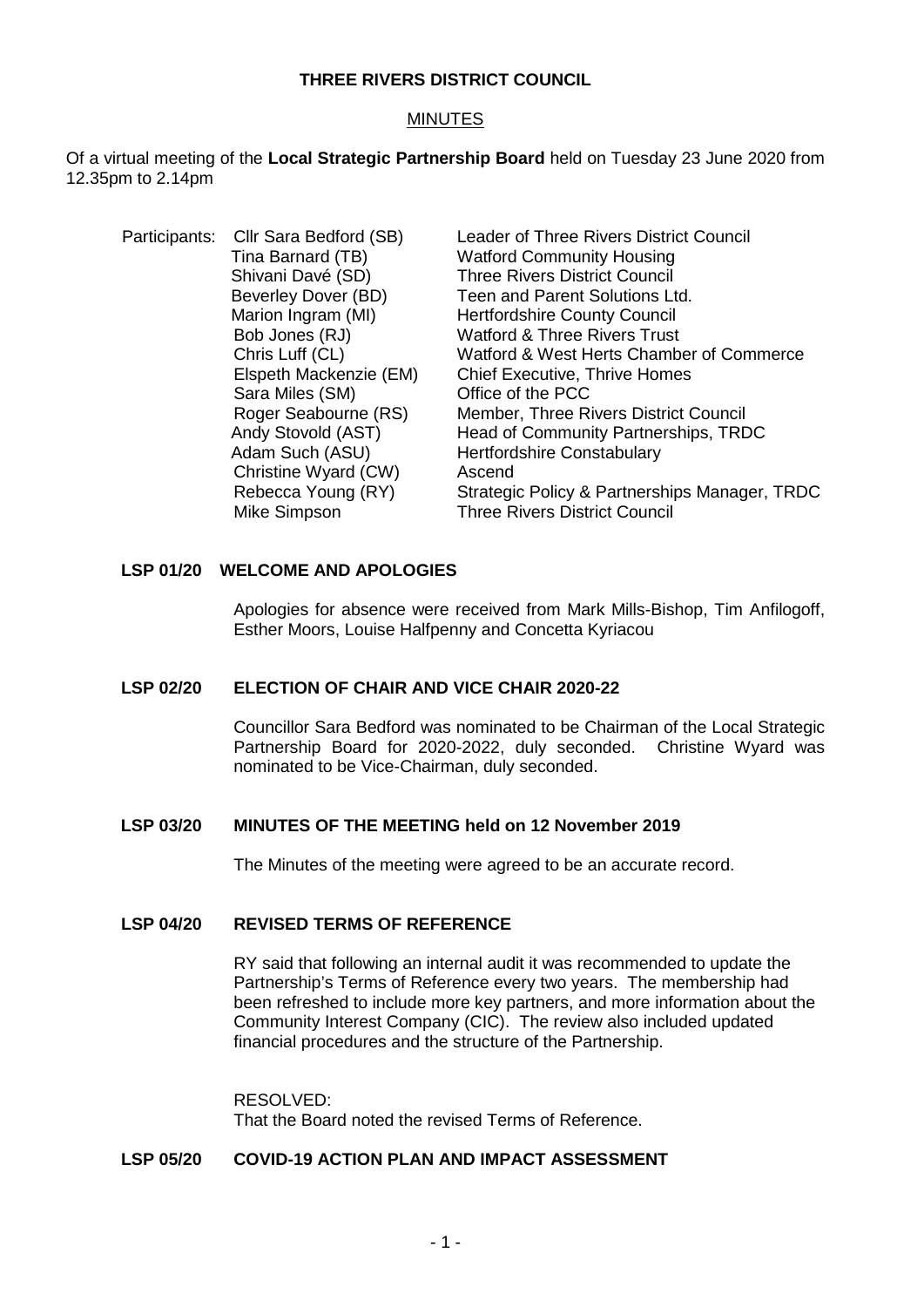The Head of Community Partnerships introduced the Covid-19 Action Plan and Impact Assessment and highlighted several of the points therein.

He said the report identified a spike in Universal Credit claims among the 18- 25 age group, and UC claims were now three times their previous level, although below those in the East of England. There was evidence of increased anxiety amongst young people with regard to employment opportunities.

A positive sign was that more agencies had adapted to delivering services online and virtually, enabling them to reach more young people, although a major challenge was 'digital exclusion' whereby people did not have access to online services.

It was intended to make help available for home schooling, along with the provision of technical support in the form of tablets

RY said funding was possibly available from Herts Valley Clinical Commissioning Group (HVCCG) and it was an opportunity to fund the CSP's post-Covid recovery work through some local organisations who could apply.

The Chairman asked if Members of the Board had any questions, and said she was very impressed with the volume of work and progress achieved in a short time, and that she felt for young people during the current situation who were missing out on what should be the best time of their lives. She added that she was trying to obtain a supply of laptops for Francis Coombe School in Garston.

CW said she was worried about the lack of IT equipment available for vulnerable adults, and asked whether the Head of Community Partnerships had any ideas. AST said there was a procurement project in place with IT by which products were bought in bulk and accounts set up at no cost to the individual. This would facilitate online education opportunities for adults and children, and local tech companies have been/would be approached for help.

The Chairman moved that the recommendations in the report be put to the Board, and were agreed unanimously.

RESOLVED:

- That the LSP Board notes the impact assessment work of the four subpartnerships and emerging trends.
- That the LSP Board delegates to the chairs of the four sub-partnerships responsibility to develop action plans in consultation with the Chair and Vice Chair of the LSP Board.
- That the LSP Board asks the shadow board of the Three Rivers District Community Interest Company to develop funding proposals with the assistance of the chairs of the 4 sub-partnerships.
- That progress is reported via email on the action plans and where consensus cannot be reached regarding priorities that further emergency meetings of the LSP Board are called.
- That the Board agrees to delegate to Andy/Rebecca (TRDC), Tim Anifilogoff (HVCCG), Bob Jones (W3RT), Amy Wilcox-Smith (WCH), Darryl Pereira (Thrive Homes), Kristy Thacker (HCC ACS), Karl Stonebank (OPCC) and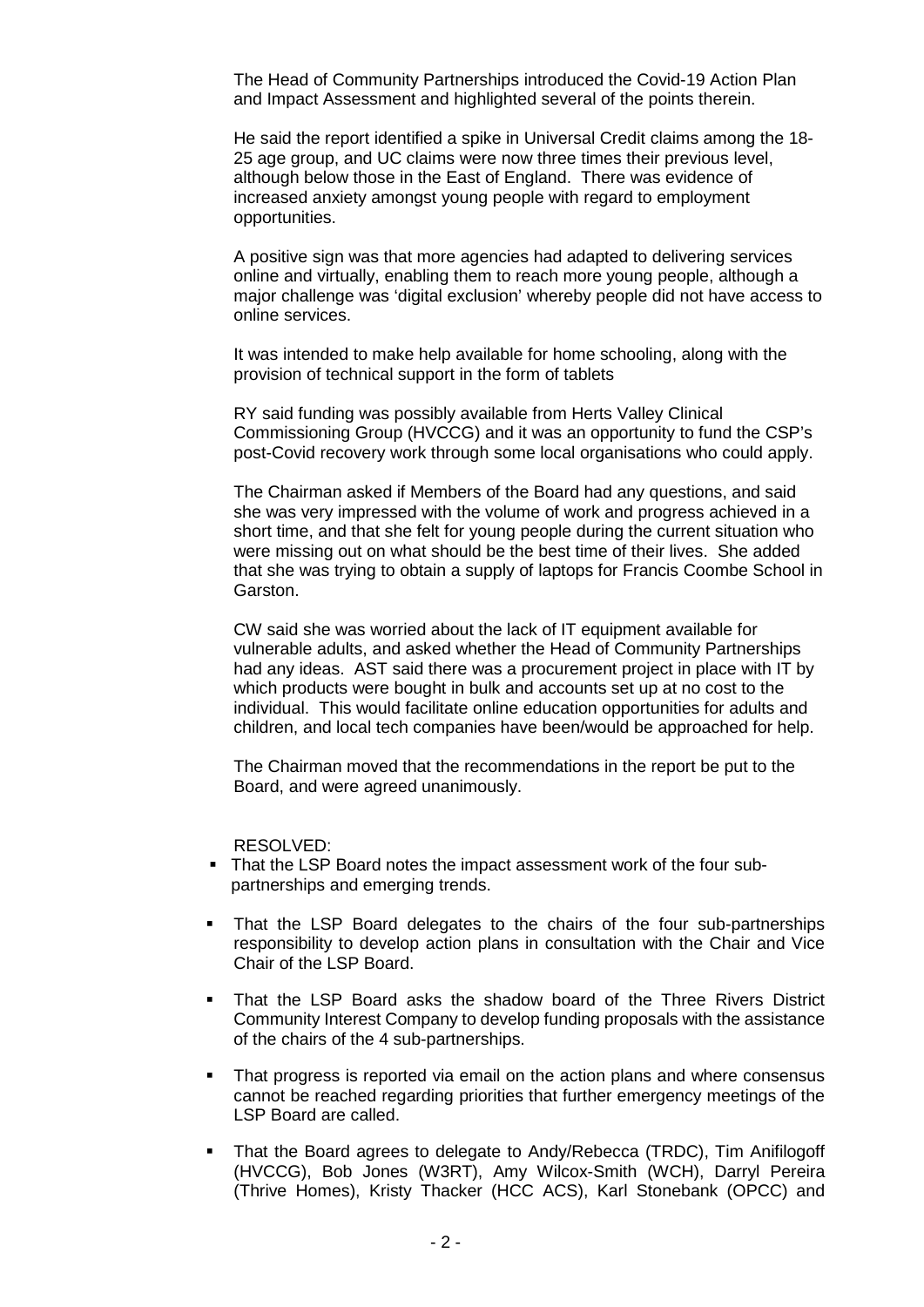Simon Gentry & Jackie Clementson (HCC Children's Services) to co-ordinate investment of funds in VCS services in the local area.

#### **LSP 06/20 COMMUNITY INTEREST COMPANY (CIC)**

The Head of Community Partnerships provided an overview of progress in the development of a Community Interest Company, the purpose of which was to raise funds for Community Partnership projects by way of non-statutory funding streams.

Staffing support would be provided by commercial partners, and the Council would donate officer time to the CIC. A Shadow Board would be set up, comprising key partners, the TRDC appointee to be selected by the Policy and Resources Committee. Draft articles would be drawn up, and each Director would have limited liability of £1.

The financial value of the proposed CIC for 2020-21 was currently £951,059 which the Head of Community Partnerships said was very impressive for a CIC.

The presentation featured several means by which income could be generated, both from individuals and businesses, and the Head of Community Partnerships said as Three Rivers was a relatively affluent area, support was potentially available both financially and in kind.

The next steps were to agree a set of objectives, appoint directors and agree an Asset Lock company, likely to be Watford and Three Rivers Trust. Details of the CIC would then be sent to Companies House for registration.

A visual presentation was then made which highlighted the achievements of Spectra, a CIC in Hounslow, which exemplified opportunities for non-statutory funding.

CW said a European Social fund might be extended, and that the National Lottery was providing smaller grants in the short term. AST said each week different amounts were being allocated to worthy causes, and that the local voluntary sector was struggling. He will propose that a shadow meeting of the board is organised with the attendance of the Chair of the LSP to progress the action plan and report back to the next LSP Board.

The Chairman thanked the Head of Community Partnerships for his presentation. She said it was a very good idea to help the vulnerable, and invited questions from Board members, of which there was none.

The CEO of Watford and Three Rivers Trust, RJ, was introduced to the Board, and said the CIC was a very exciting project. He said that some funding was available only to registered charities, and that voluntary sector partners might be able to help with bids on an ad hoc basis. A report to this effect would be made available to the next meeting of the Local Strategic Partnership Board.

RESOLVED: That the CIC presentation be noted.

# **LSP 07/20 SOS PROJECT - INTERIM EVALUATION**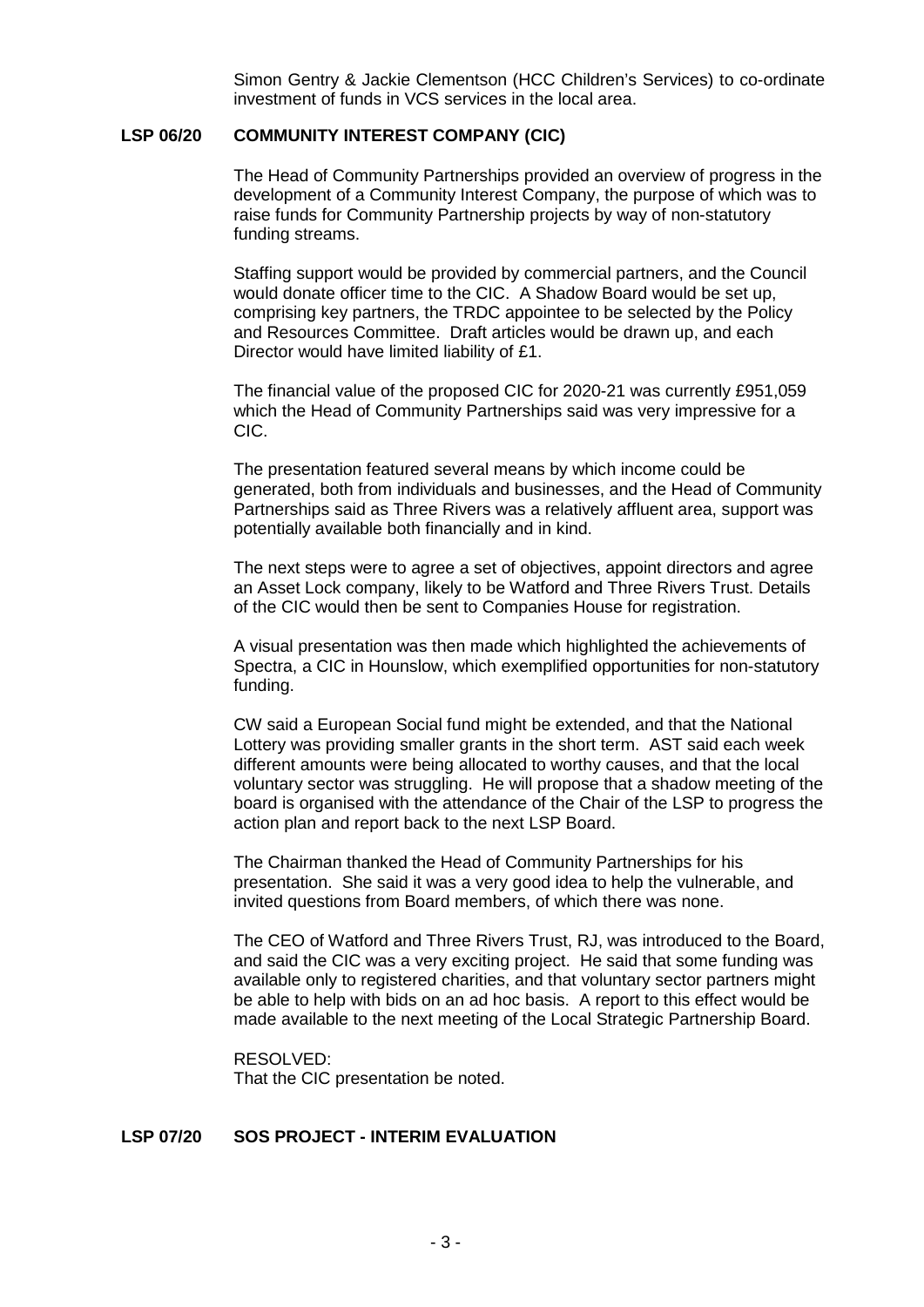BD presented the Youth Action Panel's interim report, which focused on young people at serious risk of violence and exploitation. The presentation detailed the panel's structure, which incorporated a multi-agency approach, referral processes and the means by which it measured its results. St Giles SOS care workers were highlighted as being key to the project, and in particular their ability to engage with those who had been referred.

BD said the agency needed to consider whether the present model delivered the best value or were other methods worth considering.



The Chairman thanked the external evaluators and project managers for their support and noted that the final evaluation will come back to a future meeting.

RESOLVED: That the SOS Project interim evaluation be noted.

## **LSP 08/20 YOUTH SERIOUS VIOLENCE CAMPAIGN VIDEO**

This item was deferred due to lack of time, but the video is available to see via the link <https://www.youtube.com/watch?v=Ozg9o6HouYI>

## **LSP 09/20 POLICE AND CRIME COMMISSIONER UPDATE**

SM said it was a particularly busy time for the Police and Crime Commissioner who was having fortnightly meetings with the Community Safety portfolio holders and the Hertfordshire Criminal Justice board.

Bids for funding were currently being worked through.

The coronavirus pandemic had resulted in a big backlog in the criminal courts, which had a significant impact on young people waiting for a court date. St Albans had discontinued jury trials due to social distancing rules, and other larger venues were under consideration. Of particular concerns were young people whose lives were on hold whilst waiting for their trials and victims and witnesses who may lose confidence may feel they are unable to support a prosecution if wait times are excessively long.

SM said that fly tipping was up 10% in the county, and in Three Rivers was up 4%, which equated to three cases, and was mainly been due to construction/demolition and excavation**.**

There has been a lot of press coverage on the Black Lives Matter demonstrations across the county over the last couple of weeks and lots of communication into the office on the subject, which has brought up questions regarding any ethnic disproportionality in stop and search or fixed penalty notices given during the Covid pandemic. The Constabulary and the independent Stop & Search scrutiny panel is completing a thorough investigation into this data to understand what the picture is in Hertfordshire.

CW asked to what extent the level of stop and searches was disproportionate. SM said no exact figures were available, largely because of inconsistencies in